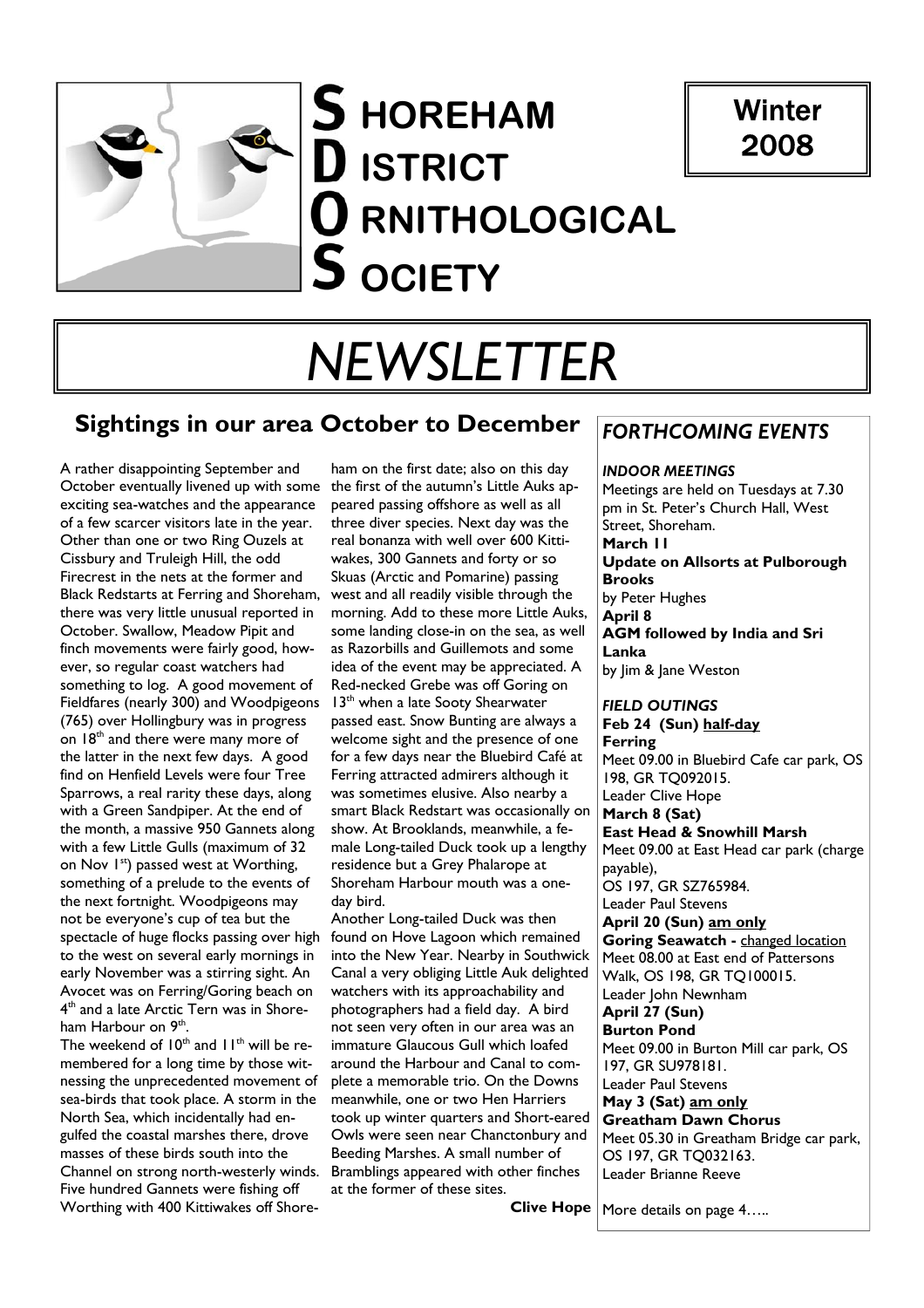# **Bore da**

With a pair of Bramblings and three Siskins already in, I decided to start ten minutes early. By 10.15 they were still the chief interest of a rather disappointing hour. Greenfinches and Chaffinches, which had both peaked at thirty in the rainy days of the previous week, were in single figures and only two of the potential dozen Goldfinches appeared. The regular Blackcap waited until the afternoon and the Coal Tit and little band of Long-tails failed to show. The result was just 27 birds of ten species.

Big Garden Birdwatches are often like that, but as it was the first time in a new home the temptation to nudge the numbers towards what I hoped to see was greater than usual. Our garden in Brecon is at least twice the size of the one we left in Steyning. It is halfway up a hill, two minutes from the town centre, but just as close to fields and hedgerows with big oaks and ashes. We face Southwest (and the lazy wind has just slammed the side gate open again), looking over the town to the Beacons. The previous owners were keen gardeners, so within tall hedges of hawthorn, holly, ivy and leylandii, we have lawn, vegetable garden, plenty of shrubs and well-filled flower beds. The tallest tree is a forty foot ash, and there is a fine magnolia, (nearly as big as Barrie Watson's which I long envied). We moved in October, so there is much to look forward to as leaves and flowers appear. At the moment, we are enjoying many clumps of snowdrops.

For nearly four years in Steyning we completed Martin Ford's forms for the SDOS Garden Bird Survey, recording the maximum of each species week by week. From Christmas 2003 to last September between 21 and 27 species in each quarter used the garden, or in the case of Martins nested on the house. The grand total was 44. Greenfinches were the most numerous, reaching 40 last January. As with several of the regulars, their numbers were typically highest in midwinter and at the end of the breeding season. Sparrows and Starlings came next at 22, and Blackbirds 21. Blue Tits normally totalled up to six, but with lots of youngsters reached 18 one August. Long-tailed Tit was the only other species to make double figures – ten last July.

Welcome visitors each winter were Blackcaps, usually seen singly but in one season I could recognise at least three different individuals. A few Reed Buntings turned up, often in February and March, and two or three Siskins also came towards the end of winter. Little flocks passing over in the autumn were ineligible as they never stopped in the garden. In 2006, a couple of Stock Doves regularly picked seed off the lawn from January to mid-May. Each August and September the odd summer visitor would slip through, Reed Warbler twice, Garden Warbler, Whitethroat, and Spotted Flycatcher just once. Occasionally a Heron took a look at our tiny ponds, and perhaps the most unexpected bird was a Kingfisher which perched briefly on the trellis arch one December.

Our Steyning garden and those of our neighbours were well-established, and we had a tall thick box hedge containing an apple tree, a plum and a lilac. A slim silver birch, which we saw grow up from a seedling, graced our southern border, there were many fruit trees nearby, and a tall ash and holly behind us. To south and east were the wooded mound of Bramber Castle, and the Adur valley with its rough grazing and reedy ditches. These surroundings and our position as the highest house on this side of town helped to make it a good site for birds, with the added attraction of seed and peanuts all year round. There was other wildlife too. We restored one small pond and created two more. Frogs bred there, and Smooth and Palmate Newts, with an occasional Great Crested. There were Slowworms and sometimes a Toad or Grass Snake. Southern Hawker, Common Darter, and three damsels bred regularly and last summer an Emperor (Empress?) laid eggs.

Making a pond is now high on our To Do list for the new garden, which is already showing real promise. We use a version of the SDOS form to keep weekly records here. With the coming of winter and provision of four seed and three nut feeders, the bird numbers and variety have increased greatly. A peak of thirty Greenfinches is not far short of the best Steyning counts, while thirty Chaffinches and twelve Goldfinches and Siskins are better. Redwings and Fieldfares ate the haws in November, three different Bramblings are visiting now, Goldcrests flit through and once a Treecreeper. The species total already stands at thirty. Overhead we have Buzzards and Ravens nearly every day, and Goshawk and Peregrine in the past week. Kites pass here frequently, (and the other day we watched and photographed more than a hundred floating above Gigrin Farm, swooping for scraps, and so close!).

There is no equivalent of SDOS locally. I have joined Gwent Ornithological Society for its meetings and outings in the next county, and enjoyed a presentation on the birds of Egypt, ancient and modern, by our old friend John Wyatt. Gwent stretches south to the Severn, and I look forward to visiting Newport Wetlands, where an RSPB Centre opens soon. Breconshire, through its Wildlife Trust, produces an annual Bird Report, and has an attractive website with Current Sightings and a Gallery of photographs – take a look at www.brecknockbirds.co.uk. I met the County Recorder and about fifty other people on a Trust New Year event at Llangorse Lake, a beautiful place with reedy and marshy edges, small copses, and a large varied population of diving and dabbling ducks. Displaying Goldeneyes looked lovely in the sunshine.

The county is big and wild, with the Beacons and Black Mountains, the valleys of Wye and Usk, moorlands, forests and pastoral farms. It is sparsely populated, and the last Bird Report had 77 individual contributors, compared with Shoreham's 55 and Sussex well over 600. However, there has been good coverage of many areas, especially by Martin Peers and Mike Shrubb (yes, the same), who have now moved away. The Atlas survey will be the opportunity to produce a new account of Brecknock's birds. My first tetrad contains a heather and bracken hill with sheep fields sloping down to a rocky stream. I am also hoping to take on a WeBS site along the Usk and help with surveys of the military areas above Sennybridge. From home, my walks with the Shelties, Indie and Summer, go up Slwch Hill to big views from an ancient fort, or down to the Usk and Canal for Goosanders, Dippers, Grey Wagtails and Kingfishers. Just as at Steyning there is a Sewage Works nearby. It may hold more than a hundred Pied Wagtails, but I can only find one wintering Chiffchaff – they appear to be quite scarce here.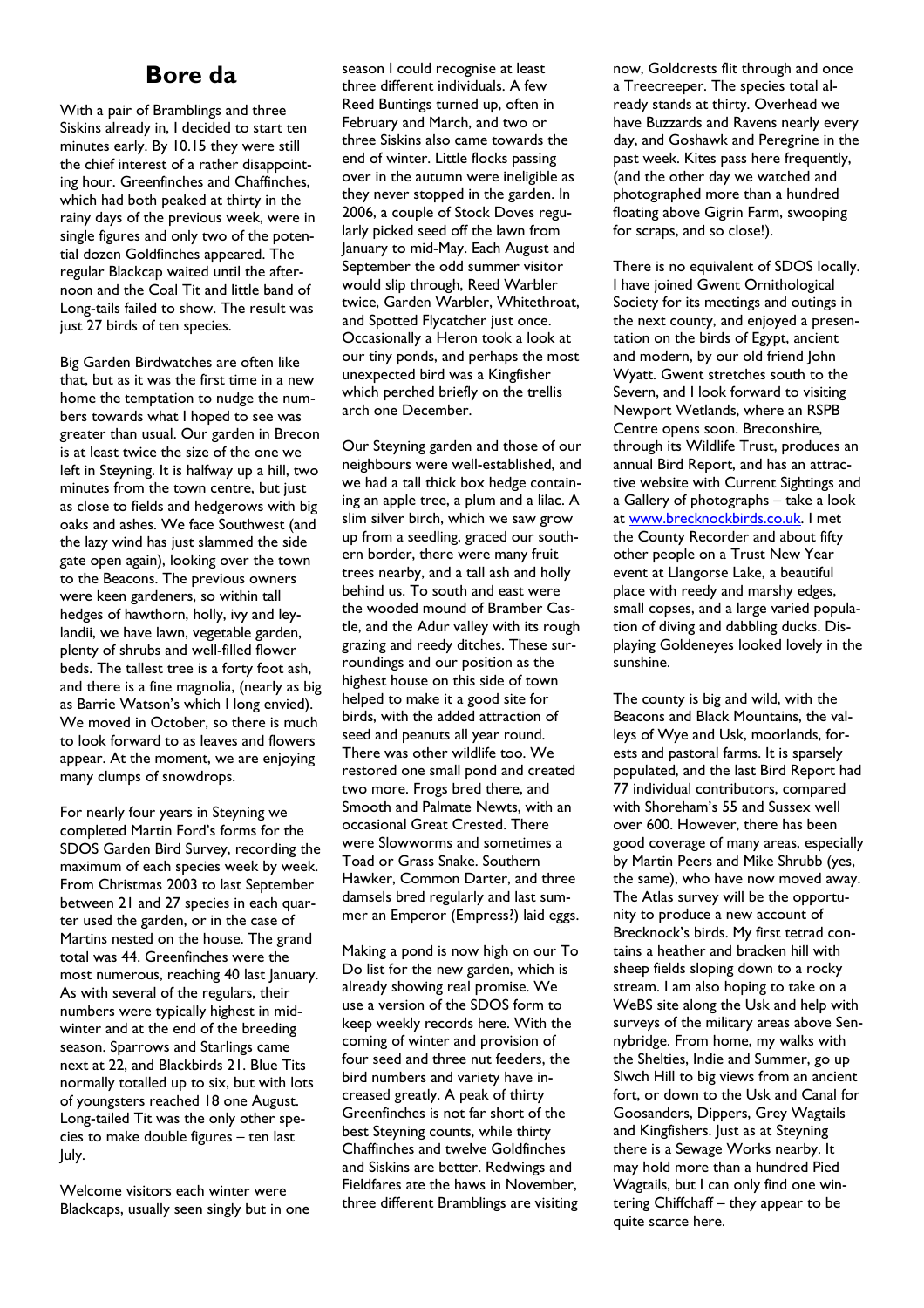To sum up, Alison and I are very pleased with our new house, the garden and its birds. I miss the friendly SDOS, but am getting to know some of the birders here, and putting sightings and pictures onto the website. I can't expect to see Long-tailed Ducks, a Little Auk or a Glaucous Gull, but there will soon be Ring Ouzels, Whinchats, Pied Flycatchers and many more birds to find in this grand spacious land of hills and forests, lakes and valleys.

#### **Keith Noble**

## **From Cranford via Dartmoor and Lark Rise**

Recently we have had a fascinating variety of dramas on television but, apart from the pleasure they have given, an extra delight is gained from listening to what is happening in the background. When my eyes began to fail me I had no choice but to develop my hearing and identifying bird song became an important part of my everyday walks. I used various recordings on tape or CD to backup my knowledge and found these very helpful. The trick is not to try to learn too many songs too quickly. Just listen in your garden to the difference between a Dunnock and a Robin, the incredible vitality of a Wren and the confident call of the Great Tit as against the rather wistful Blue Tit. You need to make your own decision as to how they sound to you. I have often been frustrated by the written sound in a Field Guide!

There is nothing better than just listening and making you own observations. One thing I have noticed is that birds of the **same** species do not interrupt each other in song – do listen and see what you think. However birds of different species often sing against each other which makes it easier to compare, for example, the songs of the Blackcap and the Garden Warbler. Both have beautiful songs but the former has a shorter, liquid song with a very obvious sudden cut off at the end. The latter rattles on as though it doesn't know how to stop.

As spring is on its way it will not be long before the Chiffchaffs arrive, a song that is the easiest to recognise. BUT how soon do you hear the 'prrt prrt' response call? I believe this comes from the female bird which arrives later than the male. The 'prrt prrt' call is not heard at the beginning of the spring arrivals

only once the birds have selected a mate.

And so back to my title. I hope many of you will have been watching some of those excellent dramas (Sense and Sensibility should be added to the list). There have been many scenes in the countryside and whether by intent or chance some very good examples of bird song: Skylark, Buzzard, Stonechat, Wren, Yellowhammer and Blackbird and a short snatch of a Cirl Bunting in the programme on Dartmoor. However the one which has appeared most often is the Lesser Spotted Woodpecker drumming in both Cranford and Lark Rise! I was really pleased to be able to identify them. If you would like to learn more bird song, give me a call and /or join our Dawn Chorus outing on May 3<sup>rd</sup>.

**Brianne Reeve** 

## **Outing to Dungeness Jan 2008**

Ten brave souls assembled in the car park by the lighthouse, on a very dull morning with a nasty northwest wind blowing. We spent only 20 minutes looking at the sea as conditions were far from satisfactory for a prolonged sea watching session. Although there was a good movement of auks going west most of them were probably Razorbills. ID was problematic due to howling wind rendering scopes virtually useless. Additionally offshore birds included a few Gannets and Kittiwakes and couple of small divers.

We relocated to the northern pit on the Dungeness observatory spending some time looking for the Rednecked Grebe that had been frequenting this pit without any success although the explosive call of Cetti's warbler was heard. The visit to the ARC pit was more successful with good views of Goldeneye and very brief diving Merlin over the hide. From the comfort of the hide we scanned various flocks of ducks adding at least 20 Ruddy Duck and more Goldeneye including 2 males. A mass explosion of scattering ducks was caused by a hunting Marsh Harrier quartering the edge of the pit and a fly-over Sparrowhawk had a lesser effect.

At the RSPB reserve we took lunch before completing a circuit of all the hides and finding plenty of avian activity in each one to keep our interest going. The wind was still blowing which made looking out of some of the hide windows extremely difficult at times. We notched up a wonderful selection of ducks and grebes including five Goosander with a superb lovely male, at least 20+ Smew with up to five males in their stunning plumage, and two Slavonian Grebes, one that was very photogenic. A 1st winter Shag lurking amongst a large roosting flock of Cormorants was very difficult to pick out and teased us with its head hiding out of sight for long periods, although we all managed good scope views in the end. Excellent male Redcrested Pochard with two female/ 1st year types were another good find in front of one of the hides.

The walk around the northern part of the reserve including Hookers pit was not easy due to the howling wind. Despite the wind, we still managed to see two Marsh Harriers hunting the swampy edges, one of which appeared to have a white wing tag on its left upper wing - perhaps one of the local birds reared on the reserve this summer! Of a non birding sighting, we witnessed a stoat chasing a terrified rabbit over a shingle ridge disappearing in to long grass not to be seen again with another rabbit taking its chance to sit tight and deploy this tactic. Unfortunately for the rabbit the stoat appeared out of the long grass and turned its attention to the frozen rabbit, both set off with the rabbit being pursued. Soon the stoat overhauled its prey and quickly dispatched the poor animal before our own gazing eyes (who needs to go to the Serengeti). On the drive out of the reserve I noticed three Carrion Crows feasting on what I presumed would be the remains of the unfortunate rabbit!

Some of the group drove over Walland Marsh on the way home stopping off to check a large herd of Mute Swans and finding seven Bewicks grazing with them. We also had a fabulous male Hen Harrier fly by-close as it was buffeted by the gale force winds. Another stop to look at a couple of Marsh Harriers quartering rough grassland enabled us to stumble upon a pre-roost gathering of at least eight Marsh Harriers - what a wonderful end to a brilliant days birding.

#### **Dave Smith & Bernie Forbes**